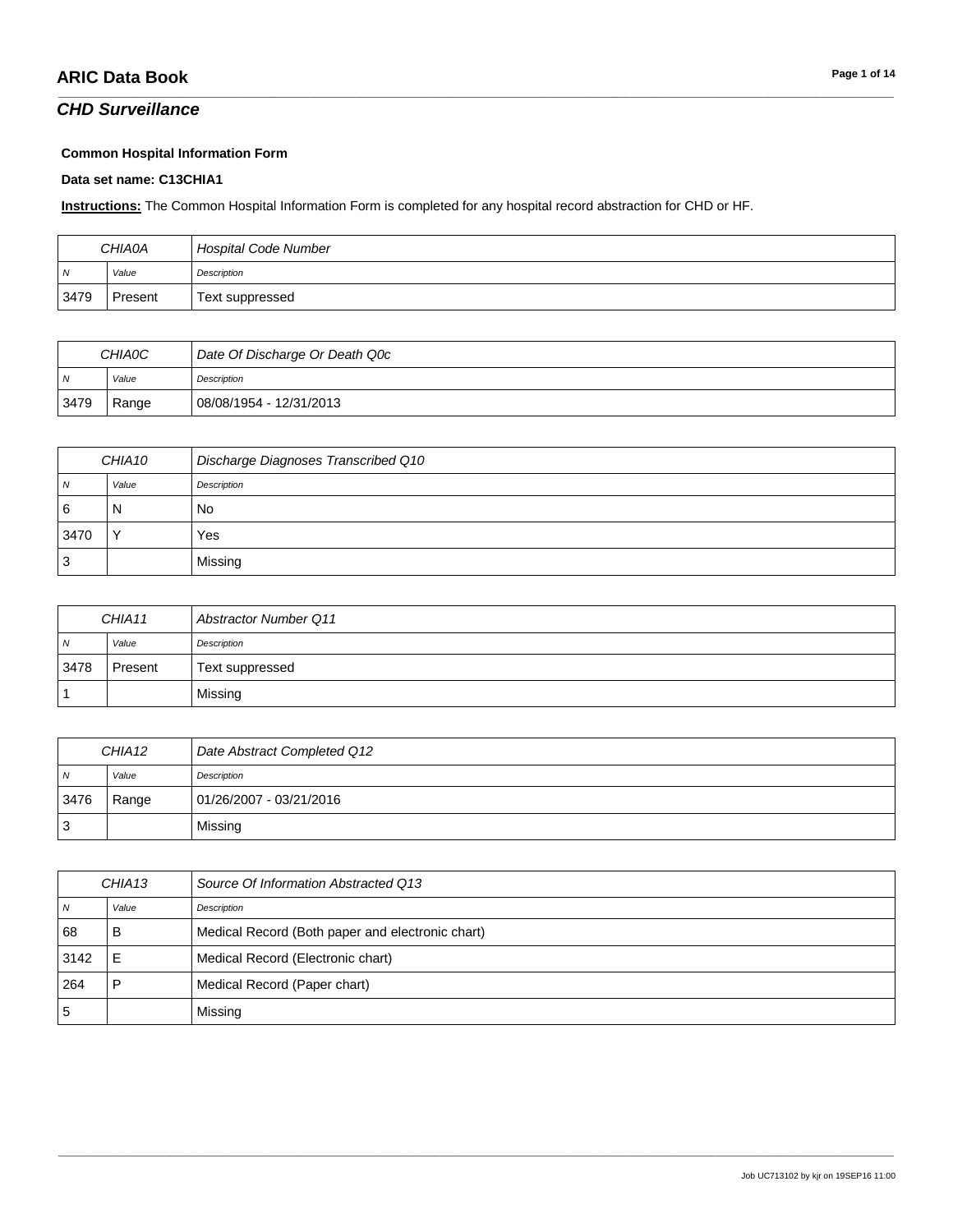# **ARIC Data Book Page 2 of 14**

#### *CHD Surveillance*

| CHIA1A         |         | Primary Adm Diagnosis Q1a |
|----------------|---------|---------------------------|
| $\overline{N}$ | Value   | Description               |
| 2581           | Present | Text suppressed           |
| 898            |         | Missing                   |

\_\_\_\_\_\_\_\_\_\_\_\_\_\_\_\_\_\_\_\_\_\_\_\_\_\_\_\_\_\_\_\_\_\_\_\_\_\_\_\_\_\_\_\_\_\_\_\_\_\_\_\_\_\_\_\_\_\_\_\_\_\_\_\_\_\_\_\_\_\_\_\_\_\_\_\_\_\_\_\_\_\_\_\_\_\_\_\_\_\_\_\_\_\_\_\_\_\_\_\_\_\_\_\_\_\_\_\_\_\_\_\_\_\_\_\_\_\_\_\_\_\_\_\_\_\_\_\_\_\_\_\_\_\_\_\_\_\_\_\_\_\_\_\_\_\_\_\_\_\_\_\_\_\_\_\_\_\_\_\_\_\_\_\_\_\_\_\_\_\_\_\_\_\_\_\_\_\_\_\_\_\_\_\_\_\_\_\_\_\_\_\_\_

| CHIA1A1        |         | Specify If Diagnosis Is Not Icd Coded Q1a1 |
|----------------|---------|--------------------------------------------|
| $\overline{N}$ | Value   | Description                                |
| 902            | Present | Text suppressed                            |
| 2577           |         | Missing                                    |

| CHIA1B         |         | Primary Discharge Diagnosis Q1b |
|----------------|---------|---------------------------------|
| $\overline{N}$ | Value   | Description                     |
| 3462           | Present | Text suppressed                 |
| 17             |         | Missing                         |

| CHIA1B1 |         | Specify If Diagnosis Is Not Icd Coded Q1b1 |
|---------|---------|--------------------------------------------|
| N       | Value   | Description                                |
| 15      | Present | Text suppressed                            |
| 3464    |         | Missing                                    |

| CHIA20         |         | Medical Record Number |
|----------------|---------|-----------------------|
| $\overline{N}$ | Value   | Description           |
| 61             | Present | Text suppressed       |
| 3418           |         | Missing               |

| CHIA <sub>21</sub> |       | Date Of Discharge Or Death |
|--------------------|-------|----------------------------|
| $\overline{N}$     | Value | Description                |
| 61                 | Range | 01/26/2012 - 12/29/2013    |
| 3418               |       | Missing                    |

| CHIA22         |         | <b>Medical Record Number</b> |
|----------------|---------|------------------------------|
| $\overline{N}$ | Value   | Description                  |
| 61             | Present | Text suppressed              |
| 3418           |         | Missing                      |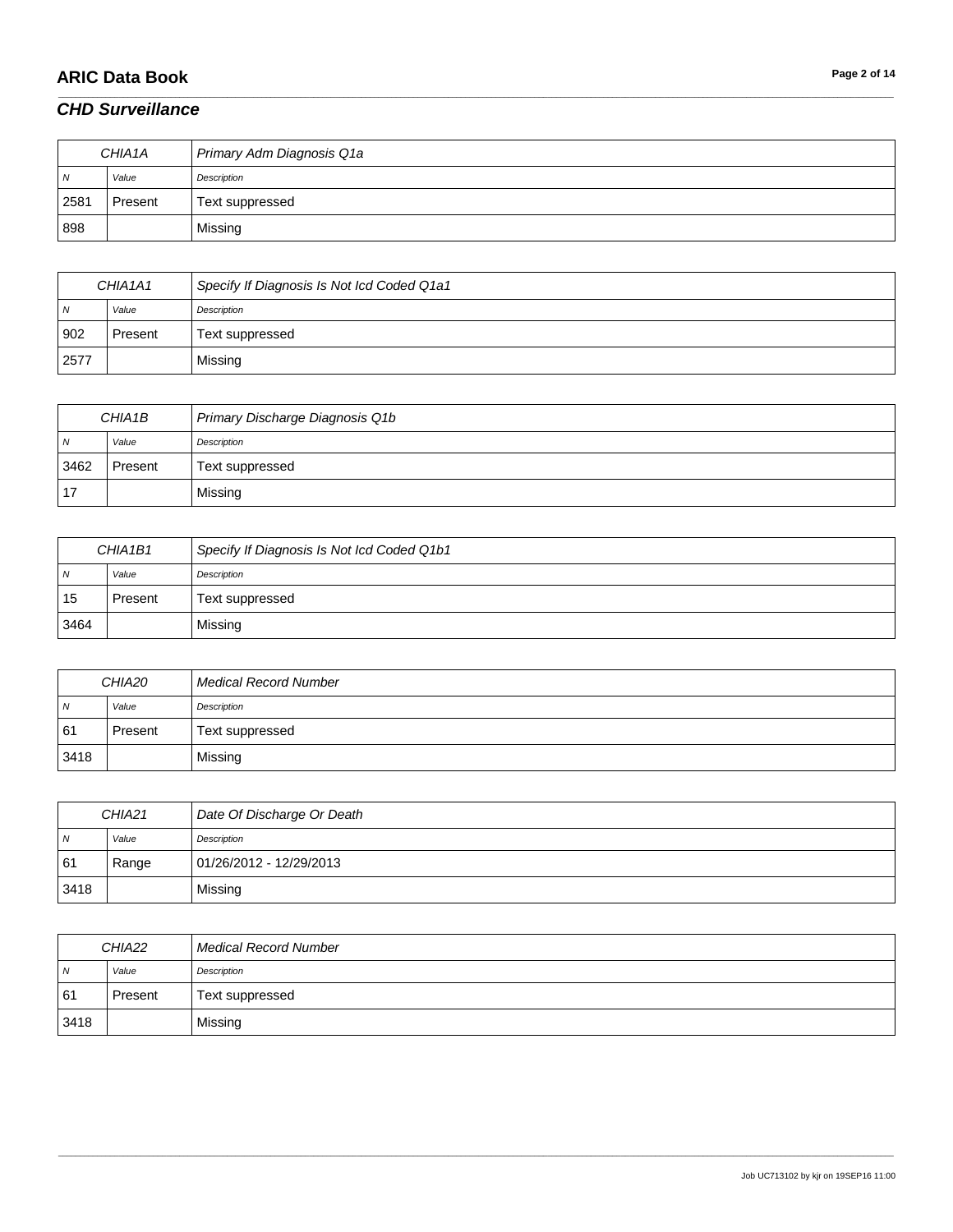# **ARIC Data Book Page 3 of 14**

#### *CHD Surveillance*

| CHIA23         |       | Date Of Discharge Or Death |
|----------------|-------|----------------------------|
| $\overline{N}$ | Value | Description                |
| 61             | Range | 01/26/2012 - 12/29/2013    |
| 3418           |       | Missing                    |

\_\_\_\_\_\_\_\_\_\_\_\_\_\_\_\_\_\_\_\_\_\_\_\_\_\_\_\_\_\_\_\_\_\_\_\_\_\_\_\_\_\_\_\_\_\_\_\_\_\_\_\_\_\_\_\_\_\_\_\_\_\_\_\_\_\_\_\_\_\_\_\_\_\_\_\_\_\_\_\_\_\_\_\_\_\_\_\_\_\_\_\_\_\_\_\_\_\_\_\_\_\_\_\_\_\_\_\_\_\_\_\_\_\_\_\_\_\_\_\_\_\_\_\_\_\_\_\_\_\_\_\_\_\_\_\_\_\_\_\_\_\_\_\_\_\_\_\_\_\_\_\_\_\_\_\_\_\_\_\_\_\_\_\_\_\_\_\_\_\_\_\_\_\_\_\_\_\_\_\_\_\_\_\_\_\_\_\_\_\_\_\_\_

| CHIA2A   |         | Hospital Discharge Dx Or Procedure Codes Q2a |
|----------|---------|----------------------------------------------|
| <b>N</b> | Value   | Description                                  |
| 3319     | Present | Text suppressed                              |
| 160      |         | Missing                                      |

| CHIA2B         |         | Hospital Discharge Dx Or Procedure Codes Q2b |
|----------------|---------|----------------------------------------------|
| $\overline{N}$ | Value   | Description                                  |
| 3074           | Present | Text suppressed                              |
| 405            |         | Missing                                      |

| CHIA2C         |         | Hospital Discharge Dx Or Procedure Codes Q2c |
|----------------|---------|----------------------------------------------|
| N <sub>N</sub> | Value   | Description                                  |
| 2732           | Present | Text suppressed                              |
| 747            |         | Missing                                      |

| CHIA2D         |         | Hospital Discharge Dx Or Procedure Codes Q2d |
|----------------|---------|----------------------------------------------|
| N <sub>N</sub> | Value   | Description                                  |
| 2252           | Present | Text suppressed                              |
| 1227           |         | Missing                                      |

| CHIA2E         |         | Hospital Discharge Dx Or Procedure Codes Q2e |
|----------------|---------|----------------------------------------------|
| $\overline{N}$ | Value   | Description                                  |
| 1857           | Present | Text suppressed                              |
| 1622           |         | Missing                                      |

| CHIA2F         |         | Hospital Discharge Dx Or Procedure Codes Q2f |
|----------------|---------|----------------------------------------------|
| $\overline{N}$ | Value   | Description                                  |
| 1560           | Present | Text suppressed                              |
| 1919           |         | Missing                                      |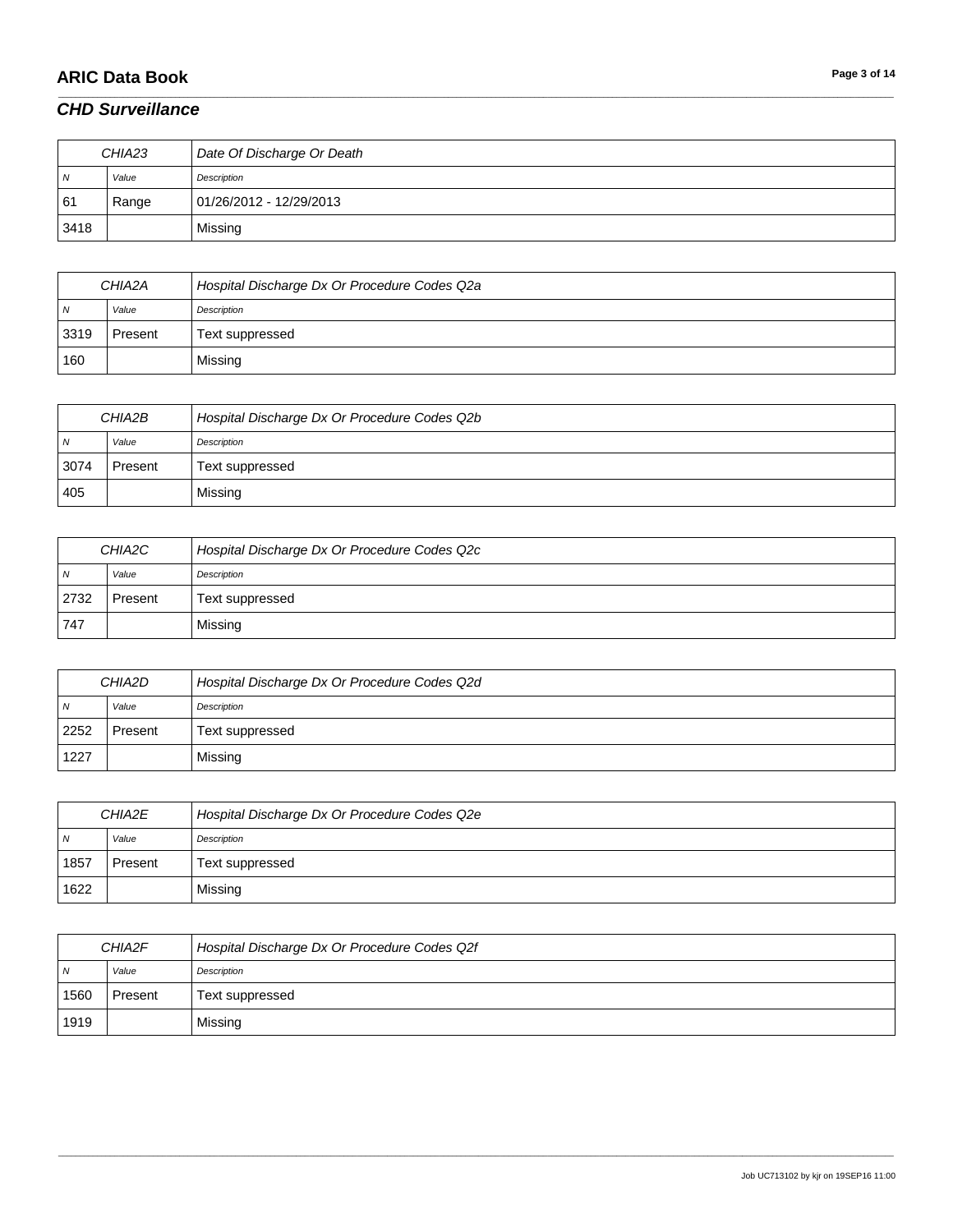# **ARIC Data Book Page 4 of 14**

#### *CHD Surveillance*

| CHIA2G |         | Hospital Discharge Dx Or Procedure Codes Q2g |
|--------|---------|----------------------------------------------|
| IN.    | Value   | Description                                  |
| 1295   | Present | Text suppressed                              |
| 2184   |         | Missing                                      |

\_\_\_\_\_\_\_\_\_\_\_\_\_\_\_\_\_\_\_\_\_\_\_\_\_\_\_\_\_\_\_\_\_\_\_\_\_\_\_\_\_\_\_\_\_\_\_\_\_\_\_\_\_\_\_\_\_\_\_\_\_\_\_\_\_\_\_\_\_\_\_\_\_\_\_\_\_\_\_\_\_\_\_\_\_\_\_\_\_\_\_\_\_\_\_\_\_\_\_\_\_\_\_\_\_\_\_\_\_\_\_\_\_\_\_\_\_\_\_\_\_\_\_\_\_\_\_\_\_\_\_\_\_\_\_\_\_\_\_\_\_\_\_\_\_\_\_\_\_\_\_\_\_\_\_\_\_\_\_\_\_\_\_\_\_\_\_\_\_\_\_\_\_\_\_\_\_\_\_\_\_\_\_\_\_\_\_\_\_\_\_\_\_

| CHIA2H         |         | Hospital Discharge Dx Or Procedure Codes Q2h |
|----------------|---------|----------------------------------------------|
| $\overline{N}$ | Value   | Description                                  |
| 1107           | Present | Text suppressed                              |
| 2372           |         | Missing                                      |

| CHIA2I |         | Hospital Discharge Dx Or Procedure Codes Q2i |
|--------|---------|----------------------------------------------|
| N      | Value   | Description                                  |
| 966    | Present | Text suppressed                              |
| 2513   |         | Missing                                      |

| CHIA2J         |         | Hospital Discharge Dx Or Procedure Codes Q2j |
|----------------|---------|----------------------------------------------|
| N <sub>N</sub> | Value   | Description                                  |
| 860            | Present | Text suppressed                              |
| 2619           |         | Missing                                      |

| CHIA2K         |         | Hospital Discharge Dx Or Procedure Codes Q2k |
|----------------|---------|----------------------------------------------|
| N <sub>N</sub> | Value   | Description                                  |
| 744            | Present | Text suppressed                              |
| 2735           |         | Missing                                      |

| CHIA2L         |         | Hospital Discharge Dx Or Procedure Codes Q21 |
|----------------|---------|----------------------------------------------|
| $\overline{N}$ | Value   | Description                                  |
| 672            | Present | Text suppressed                              |
| 2807           |         | Missing                                      |

| CHIA2M         |         | Hospital Discharge Dx Or Procedure Codes Q2m |
|----------------|---------|----------------------------------------------|
| $\overline{N}$ | Value   | Description                                  |
| 588            | Present | Text suppressed                              |
| 2891           |         | Missing                                      |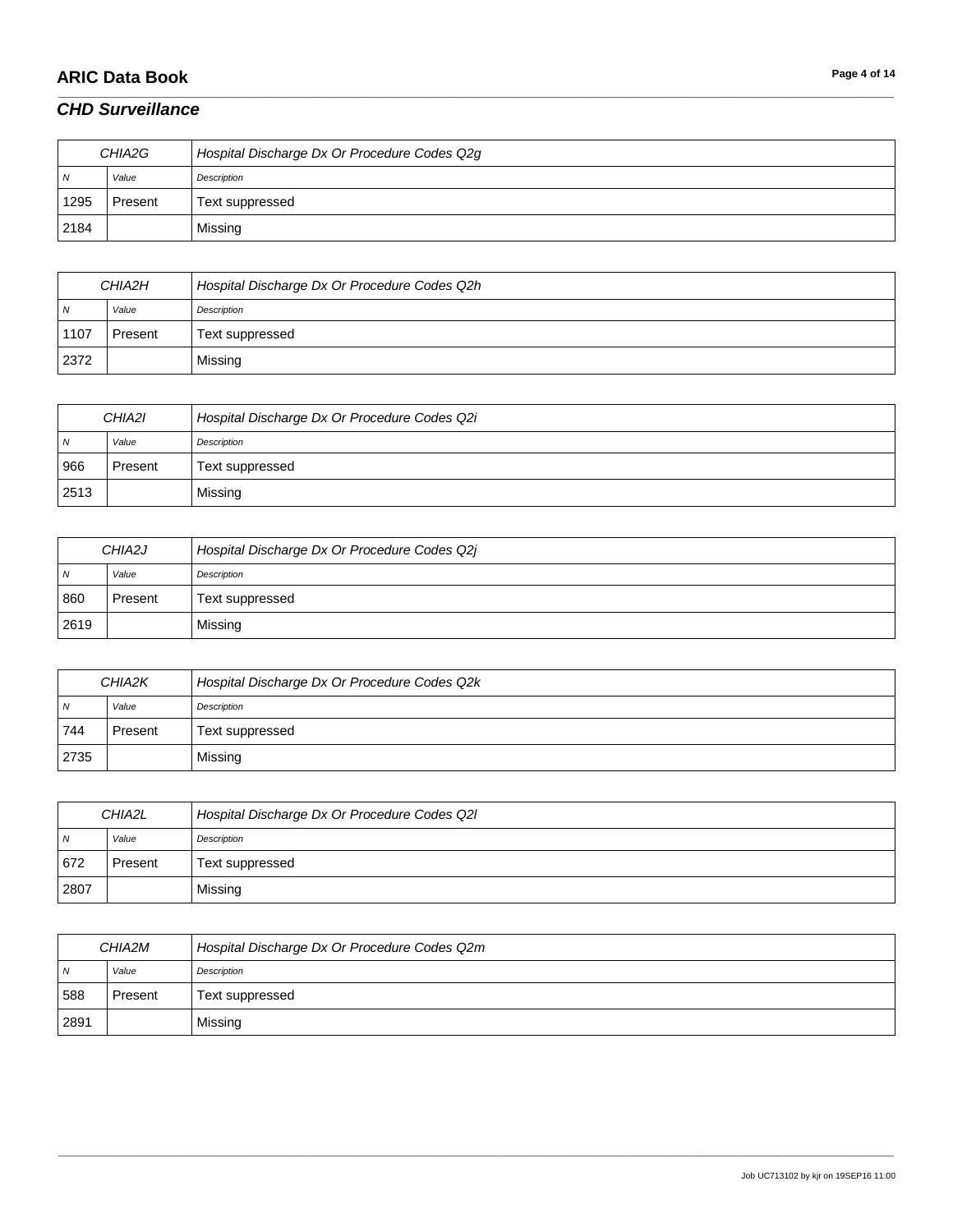# **ARIC Data Book Page 5 of 14**

#### *CHD Surveillance*

| CHIA2N         |         | Hospital Discharge Dx Or Procedure Codes Q2n |
|----------------|---------|----------------------------------------------|
| $\overline{N}$ | Value   | Description                                  |
| 519            | Present | Text suppressed                              |
| 2960           |         | Missing                                      |

\_\_\_\_\_\_\_\_\_\_\_\_\_\_\_\_\_\_\_\_\_\_\_\_\_\_\_\_\_\_\_\_\_\_\_\_\_\_\_\_\_\_\_\_\_\_\_\_\_\_\_\_\_\_\_\_\_\_\_\_\_\_\_\_\_\_\_\_\_\_\_\_\_\_\_\_\_\_\_\_\_\_\_\_\_\_\_\_\_\_\_\_\_\_\_\_\_\_\_\_\_\_\_\_\_\_\_\_\_\_\_\_\_\_\_\_\_\_\_\_\_\_\_\_\_\_\_\_\_\_\_\_\_\_\_\_\_\_\_\_\_\_\_\_\_\_\_\_\_\_\_\_\_\_\_\_\_\_\_\_\_\_\_\_\_\_\_\_\_\_\_\_\_\_\_\_\_\_\_\_\_\_\_\_\_\_\_\_\_\_\_\_\_

| CHIA <sub>20</sub> |         | Hospital Discharge Dx Or Procedure Codes Q20 |
|--------------------|---------|----------------------------------------------|
| - N                | Value   | Description                                  |
| 459                | Present | Text suppressed                              |
| 3020               |         | Missing                                      |

| CHIA2P         |         | Hospital Discharge Dx Or Procedure Codes Q2p |
|----------------|---------|----------------------------------------------|
| $\overline{N}$ | Value   | Description                                  |
| 359            | Present | Text suppressed                              |
| 3120           |         | Missing                                      |

| CHIA2Q         |         | Hospital Discharge Dx Or Procedure Codes Q2q |
|----------------|---------|----------------------------------------------|
| N <sub>N</sub> | Value   | Description                                  |
| 288            | Present | Text suppressed                              |
| 3191           |         | Missing                                      |

| CHIA2R         |         | Hospital Discharge Dx Or Procedure Codes Q2r |
|----------------|---------|----------------------------------------------|
| N <sub>N</sub> | Value   | Description                                  |
| 229            | Present | Text suppressed                              |
| 3250           |         | Missing                                      |

| CHIA <sub>2</sub> S |         | Hospital Discharge Dx Or Procedure Codes Q2s |
|---------------------|---------|----------------------------------------------|
| N                   | Value   | Description                                  |
| 192                 | Present | Text suppressed                              |
| 3287                |         | Missing                                      |

| CHIA2T         |         | Hospital Discharge Dx Or Procedure Codes Q2t |
|----------------|---------|----------------------------------------------|
| $\overline{N}$ | Value   | Description                                  |
| 164            | Present | Text suppressed                              |
| 3315           |         | Missing                                      |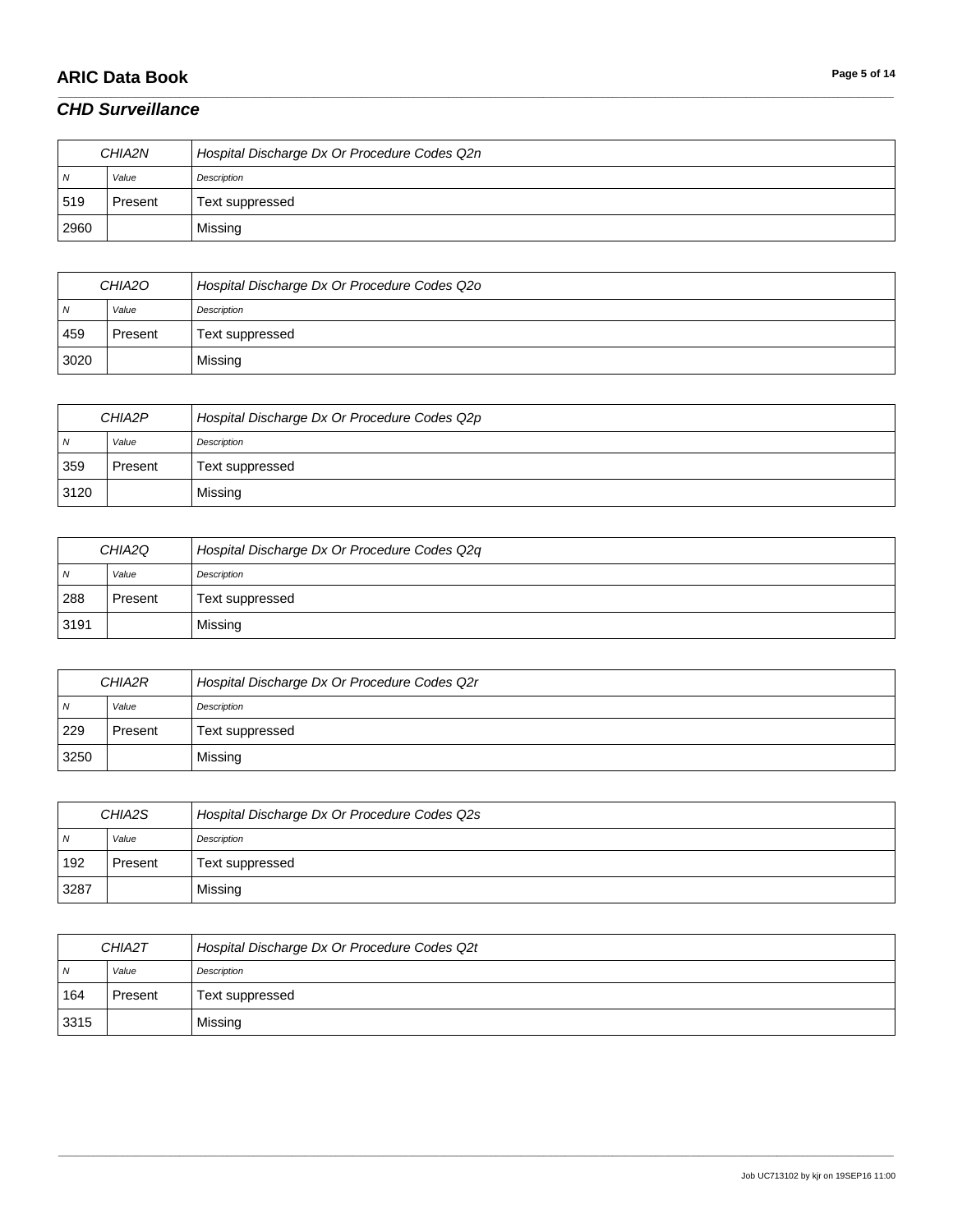# **ARIC Data Book Page 6 of 14**

#### *CHD Surveillance*

| CHIA2U |         | Hospital Discharge Dx Or Procedure Codes Q2u |
|--------|---------|----------------------------------------------|
| N      | Value   | Description                                  |
| 131    | Present | Text suppressed                              |
| 3348   |         | Missing                                      |

\_\_\_\_\_\_\_\_\_\_\_\_\_\_\_\_\_\_\_\_\_\_\_\_\_\_\_\_\_\_\_\_\_\_\_\_\_\_\_\_\_\_\_\_\_\_\_\_\_\_\_\_\_\_\_\_\_\_\_\_\_\_\_\_\_\_\_\_\_\_\_\_\_\_\_\_\_\_\_\_\_\_\_\_\_\_\_\_\_\_\_\_\_\_\_\_\_\_\_\_\_\_\_\_\_\_\_\_\_\_\_\_\_\_\_\_\_\_\_\_\_\_\_\_\_\_\_\_\_\_\_\_\_\_\_\_\_\_\_\_\_\_\_\_\_\_\_\_\_\_\_\_\_\_\_\_\_\_\_\_\_\_\_\_\_\_\_\_\_\_\_\_\_\_\_\_\_\_\_\_\_\_\_\_\_\_\_\_\_\_\_\_\_

| CHIA2V |         | Hospital Discharge Dx Or Procedure Codes Q2v |
|--------|---------|----------------------------------------------|
| - N    | Value   | Description                                  |
| 103    | Present | Text suppressed                              |
| 3376   |         | Missing                                      |

| CHIA2W         |         | Hospital Discharge Dx Or Procedure Codes Q2w |
|----------------|---------|----------------------------------------------|
| $\overline{N}$ | Value   | Description                                  |
| 87             | Present | Text suppressed                              |
| 3392           |         | Missing                                      |

| CHIA2X         |         | Hospital Discharge Dx Or Procedure Codes Q2x |
|----------------|---------|----------------------------------------------|
| N <sub>N</sub> | Value   | Description                                  |
| 74             | Present | Text suppressed                              |
| 3405           |         | Missing                                      |

| CHIA2Y         |         | Hospital Discharge Dx Or Procedure Codes Q2y |
|----------------|---------|----------------------------------------------|
| N <sub>N</sub> | Value   | Description                                  |
| 64             | Present | Text suppressed                              |
| 3415           |         | Missing                                      |

| CHIA2Z         |         | Hospital Discharge Dx Or Procedure Codes Q2z |
|----------------|---------|----------------------------------------------|
| $\overline{M}$ | Value   | Description                                  |
| 51             | Present | Text suppressed                              |
| 3428           |         | Missing                                      |

| CHIA3          |       | Sex Q3      |
|----------------|-------|-------------|
| $\overline{N}$ | Value | Description |
| 2131           | F     | Female      |
| 1348           | M     | Male        |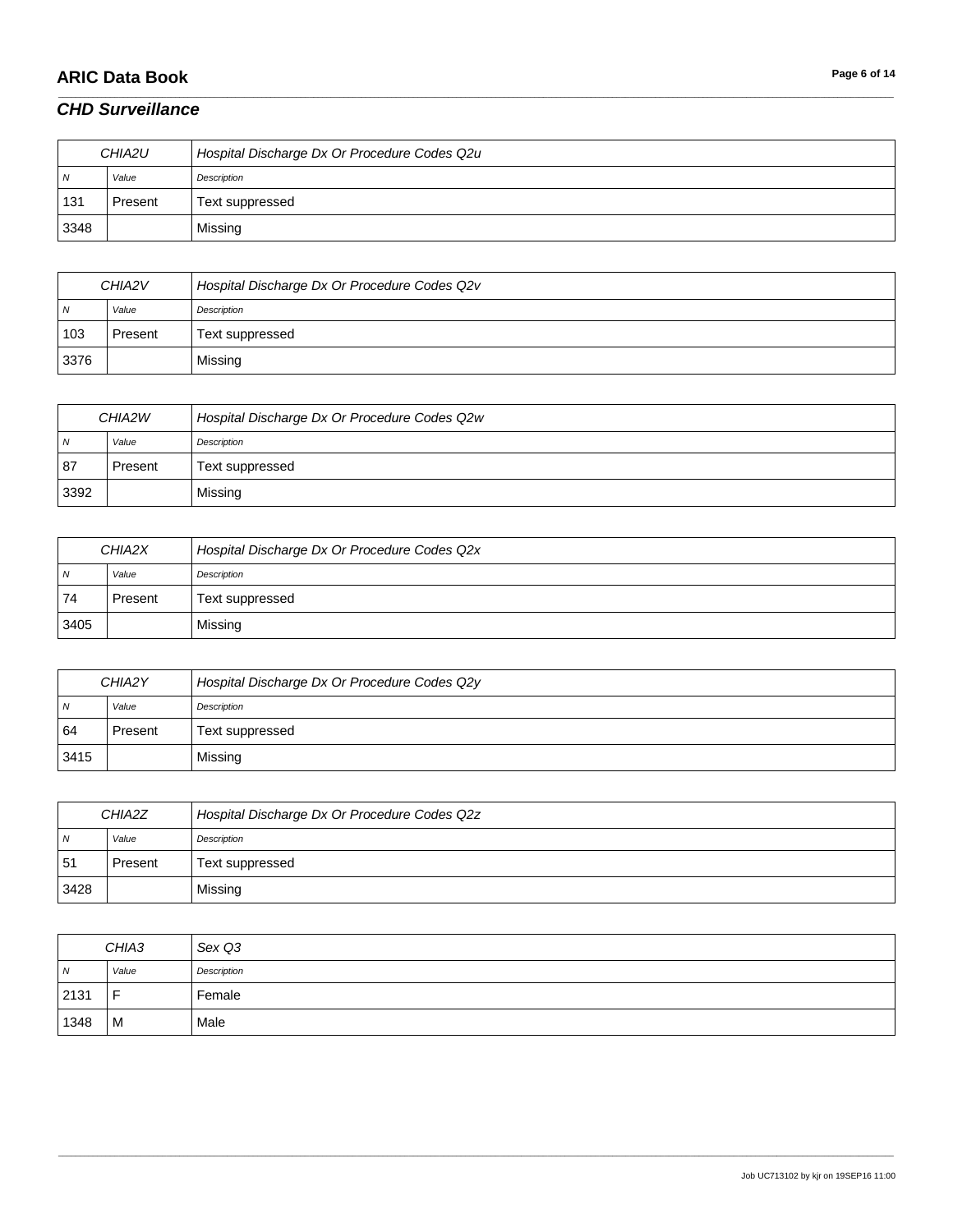# **ARIC Data Book Page 7 of 14**

### *CHD Surveillance*

|      | CHIA4 | Race Or Ethnic Group Q4 |
|------|-------|-------------------------|
| N    | Value | Description             |
| 3475 | B     | Black/African American  |
| 3    | U     | Unknown/not recorded    |
|      |       | Missing                 |

\_\_\_\_\_\_\_\_\_\_\_\_\_\_\_\_\_\_\_\_\_\_\_\_\_\_\_\_\_\_\_\_\_\_\_\_\_\_\_\_\_\_\_\_\_\_\_\_\_\_\_\_\_\_\_\_\_\_\_\_\_\_\_\_\_\_\_\_\_\_\_\_\_\_\_\_\_\_\_\_\_\_\_\_\_\_\_\_\_\_\_\_\_\_\_\_\_\_\_\_\_\_\_\_\_\_\_\_\_\_\_\_\_\_\_\_\_\_\_\_\_\_\_\_\_\_\_\_\_\_\_\_\_\_\_\_\_\_\_\_\_\_\_\_\_\_\_\_\_\_\_\_\_\_\_\_\_\_\_\_\_\_\_\_\_\_\_\_\_\_\_\_\_\_\_\_\_\_\_\_\_\_\_\_\_\_\_\_\_\_\_\_\_

| CHIA4A |       | Hispanic Or Latino Origin Q4a |
|--------|-------|-------------------------------|
| N      | Value | Description                   |
| 1492   | N     | No                            |
| 1974   | U     | Unknown                       |
| 10     |       | Yes                           |
| ົ<br>ບ |       | Missing                       |

| CHIA5A |              | Have Health Insurance Q5a |
|--------|--------------|---------------------------|
| N      | Value        | Description               |
| 90     | N            | No                        |
| 20     | U            | Unknown                   |
| 3364   | $\checkmark$ | Yes                       |
| 5      |              | Missing                   |

| CHIA5B1 |       | Health Insurance: prepaid Ins/Health Plan |
|---------|-------|-------------------------------------------|
| N       | Value | Description                               |
| 1975    | N     | No                                        |
| 906     |       | Yes                                       |
| 598     |       | Missing                                   |

| CHIA5B2        |              | Health Insurance: medicare |
|----------------|--------------|----------------------------|
| $\overline{N}$ | Value        | Description                |
| 870            | N            | <b>No</b>                  |
| 9              | U            | <b>Unknown</b>             |
| 2003           | $\checkmark$ | Yes                        |
| 597            |              | Missing                    |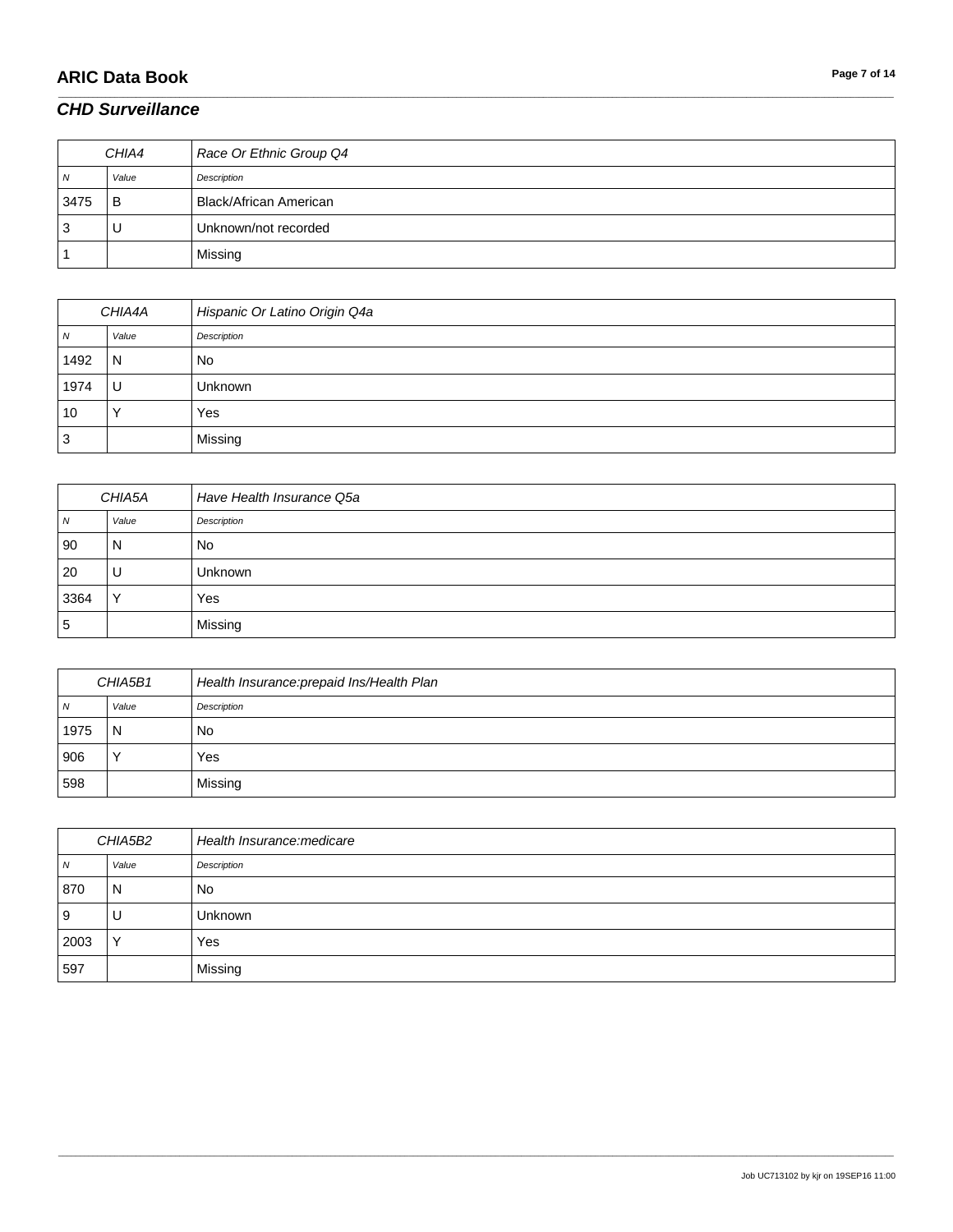# **ARIC Data Book Page 8 of 14**

### *CHD Surveillance*

| CHIA5B3        |              | Health Insurance: medicaid Q5b3 |
|----------------|--------------|---------------------------------|
| $\overline{N}$ | Value        | Description                     |
| 2145           | N            | <b>No</b>                       |
| 2              | U            | <b>Unknown</b>                  |
| 1217           | $\checkmark$ | Yes                             |
| 115            |              | Missing                         |

\_\_\_\_\_\_\_\_\_\_\_\_\_\_\_\_\_\_\_\_\_\_\_\_\_\_\_\_\_\_\_\_\_\_\_\_\_\_\_\_\_\_\_\_\_\_\_\_\_\_\_\_\_\_\_\_\_\_\_\_\_\_\_\_\_\_\_\_\_\_\_\_\_\_\_\_\_\_\_\_\_\_\_\_\_\_\_\_\_\_\_\_\_\_\_\_\_\_\_\_\_\_\_\_\_\_\_\_\_\_\_\_\_\_\_\_\_\_\_\_\_\_\_\_\_\_\_\_\_\_\_\_\_\_\_\_\_\_\_\_\_\_\_\_\_\_\_\_\_\_\_\_\_\_\_\_\_\_\_\_\_\_\_\_\_\_\_\_\_\_\_\_\_\_\_\_\_\_\_\_\_\_\_\_\_\_\_\_\_\_\_\_\_

| CHIA5B4        |              | Health Insurance: other |
|----------------|--------------|-------------------------|
| $\overline{N}$ | Value        | Description             |
| 2135           | N            | <b>No</b>               |
| $\overline{2}$ | U            | <b>Unknown</b>          |
| 745            | $\checkmark$ | Yes                     |
| 597            |              | Missing                 |

| <i>CHIA6A</i>  |       | Date Of Arrival At Hospital Q6a |
|----------------|-------|---------------------------------|
| $\overline{N}$ | Value | Description                     |
| 3479           | Range | 02/27/2003 - 12/29/2013         |

| CHIA6B |       | Arrival Time At Hospital Q6b |
|--------|-------|------------------------------|
| N      | Value | Description                  |
| 3474   | Range | $0:00 - 23:59$               |
| 5      |       | Missing                      |

| CHIA7            |                | Ems Unit Transport To Hospital Q7 |
|------------------|----------------|-----------------------------------|
| $\boldsymbol{N}$ | Value          | Description                       |
| 2333             | $\overline{N}$ | <b>No</b>                         |
| 89               | U              | <b>Unknown</b>                    |
| 1053             | $\checkmark$   | Yes                               |
| 4                |                | Missing                           |

| CHIA8A         |       | Pt Transferred From/To Acute Care Hosp Q8a |
|----------------|-------|--------------------------------------------|
| $\overline{N}$ | Value | Description                                |
| 3440           | N     | <b>No</b>                                  |
| 5              | U     | Unknown                                    |
| 33             |       | Yes                                        |
|                |       | Missing                                    |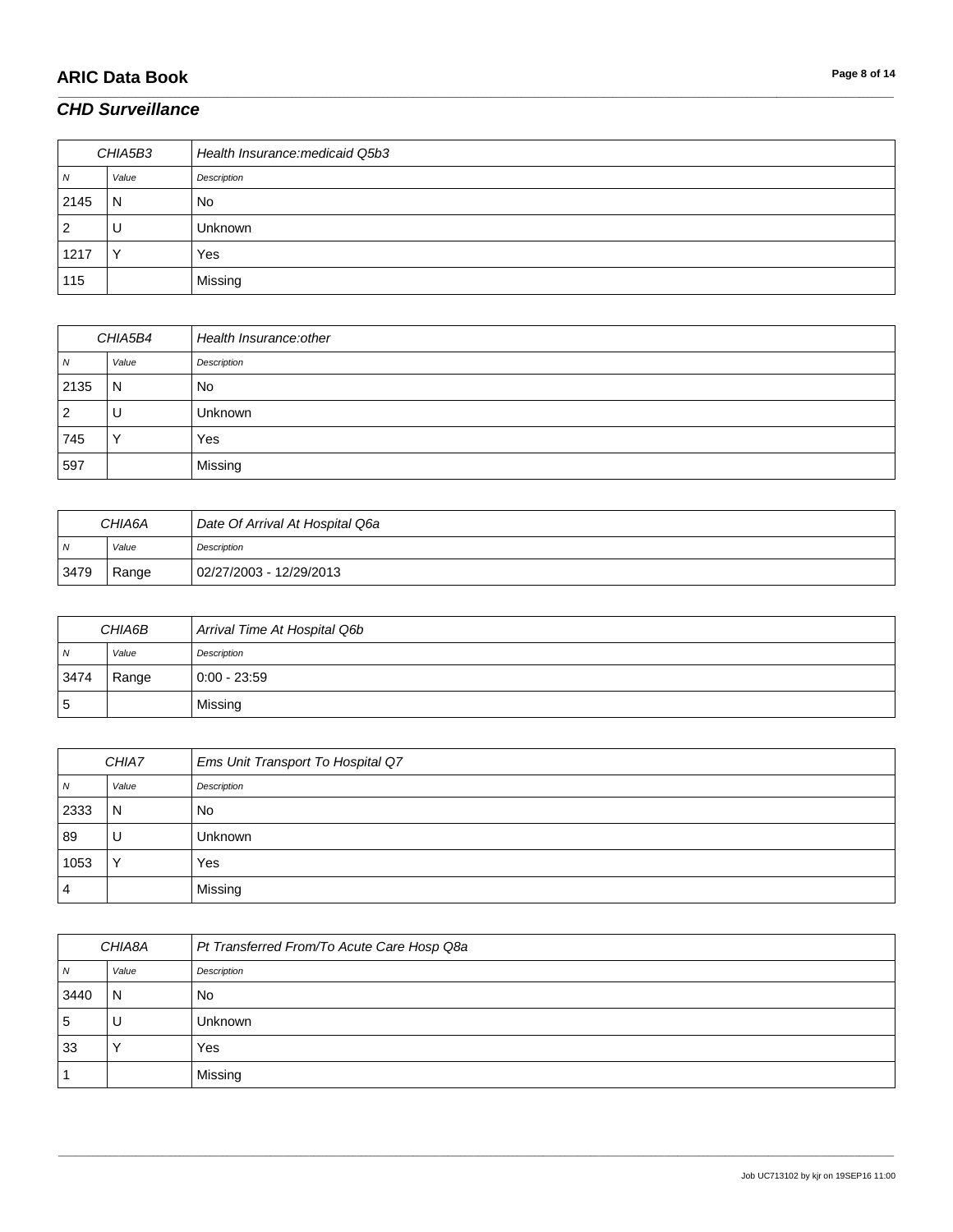### **ARIC Data Book Page 9 of 14**

#### *CHD Surveillance*

| CHIA8B |       | 1st Transfer: In-Catchment Hospital Q8b |
|--------|-------|-----------------------------------------|
| 7V     | Value | Description                             |
| 4      | N     | No                                      |
| 31     |       | Yes                                     |
| 3444   |       | Missing                                 |

\_\_\_\_\_\_\_\_\_\_\_\_\_\_\_\_\_\_\_\_\_\_\_\_\_\_\_\_\_\_\_\_\_\_\_\_\_\_\_\_\_\_\_\_\_\_\_\_\_\_\_\_\_\_\_\_\_\_\_\_\_\_\_\_\_\_\_\_\_\_\_\_\_\_\_\_\_\_\_\_\_\_\_\_\_\_\_\_\_\_\_\_\_\_\_\_\_\_\_\_\_\_\_\_\_\_\_\_\_\_\_\_\_\_\_\_\_\_\_\_\_\_\_\_\_\_\_\_\_\_\_\_\_\_\_\_\_\_\_\_\_\_\_\_\_\_\_\_\_\_\_\_\_\_\_\_\_\_\_\_\_\_\_\_\_\_\_\_\_\_\_\_\_\_\_\_\_\_\_\_\_\_\_\_\_\_\_\_\_\_\_\_\_

| CHIA8B1        |         | 1st Transfer: Hospital Code |
|----------------|---------|-----------------------------|
| $\overline{N}$ | Value   | Description                 |
| 35             | Present | Text suppressed             |
| 3444           |         | Missing                     |

| CHIA8B1A       |         | 1st Transf.:if 96-99 Specify Hosp. Name Q8b1a |
|----------------|---------|-----------------------------------------------|
| $\overline{N}$ | Value   | Description                                   |
| -3             | Present | Text suppressed                               |
| 3476           |         | Missing                                       |

| CHIA8B1B       |         | 1st Transf.:if 96-99 City And State Q8b1b |
|----------------|---------|-------------------------------------------|
| $\overline{N}$ | Value   | Description                               |
| 3              | Present | Text suppressed                           |
| 3476           |         | Missing                                   |

| CHIA8C         |       | Date Of Admission To 1st Transfer Hosp. Q8c |
|----------------|-------|---------------------------------------------|
| $\overline{N}$ | Value | Description                                 |
| 32             | Range | 02/23/2004 - 06/13/2013                     |
| 3447           |       | Missing                                     |

| CHIA8C1        |       | Pt Transferred Second Time Q8c1 |
|----------------|-------|---------------------------------|
| $\overline{N}$ | Value | Description                     |
| 136            | -N    | No                              |
| 3443           |       | Missing                         |

| CHIA9A         |         | Hospital Discharge Dx Or Procedure Codes Q9a |
|----------------|---------|----------------------------------------------|
| $\overline{N}$ | Value   | Description                                  |
| $347^{\circ}$  | Present | Text suppressed                              |
| $^{\circ}2$    |         | Missing                                      |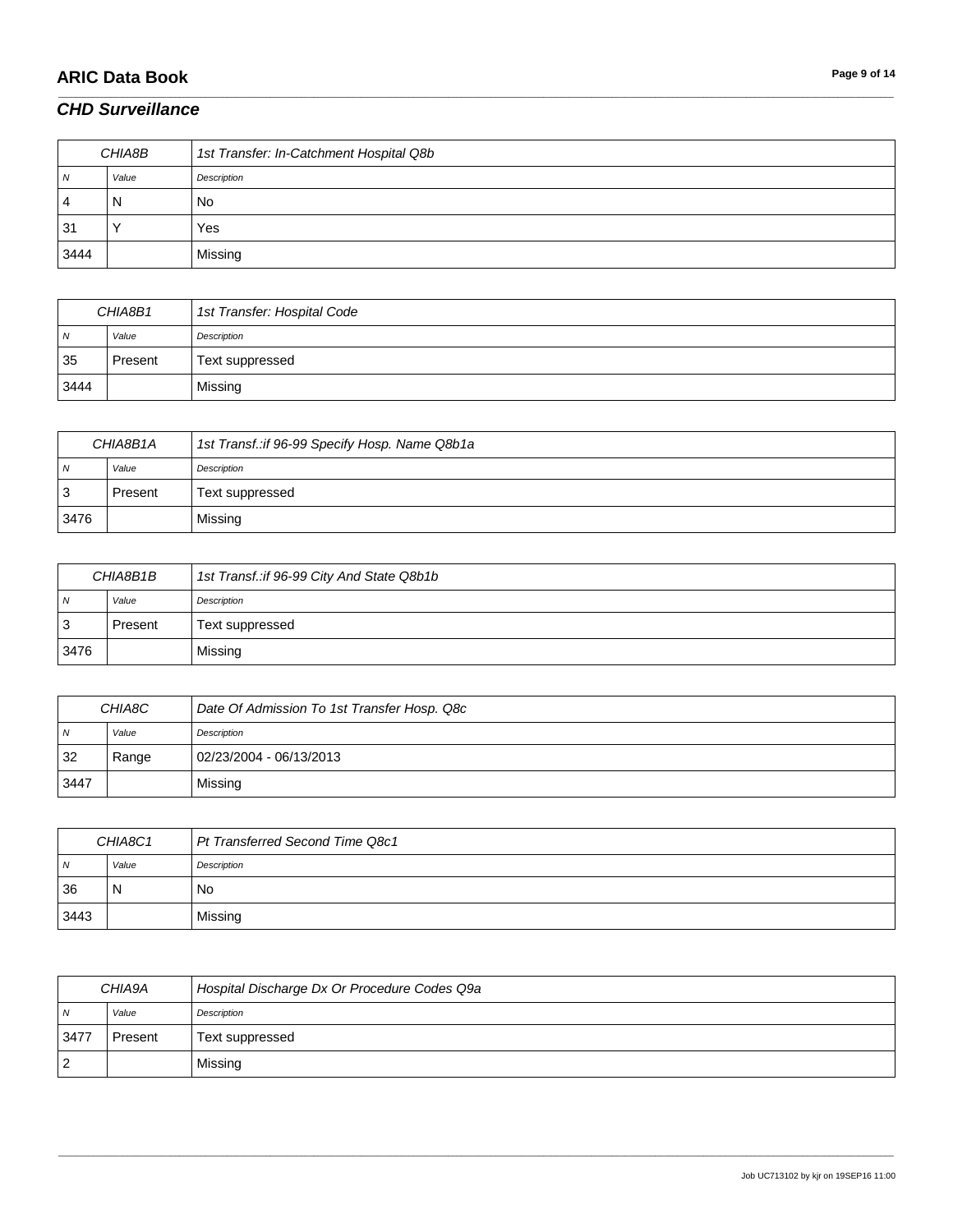# **ARIC Data Book Page 10 of 14**

#### *CHD Surveillance*

| CHIA9B         |         | Hospital Discharge Dx Or Procedure Codes Q9b |
|----------------|---------|----------------------------------------------|
| $\overline{N}$ | Value   | Description                                  |
| 3474           | Present | Text suppressed                              |
| 5              |         | Missing                                      |

\_\_\_\_\_\_\_\_\_\_\_\_\_\_\_\_\_\_\_\_\_\_\_\_\_\_\_\_\_\_\_\_\_\_\_\_\_\_\_\_\_\_\_\_\_\_\_\_\_\_\_\_\_\_\_\_\_\_\_\_\_\_\_\_\_\_\_\_\_\_\_\_\_\_\_\_\_\_\_\_\_\_\_\_\_\_\_\_\_\_\_\_\_\_\_\_\_\_\_\_\_\_\_\_\_\_\_\_\_\_\_\_\_\_\_\_\_\_\_\_\_\_\_\_\_\_\_\_\_\_\_\_\_\_\_\_\_\_\_\_\_\_\_\_\_\_\_\_\_\_\_\_\_\_\_\_\_\_\_\_\_\_\_\_\_\_\_\_\_\_\_\_\_\_\_\_\_\_\_\_\_\_\_\_\_\_\_\_\_\_\_\_\_

| CHIA9B1 |         | Hospital Discharge Dx Or Procedure Codes Q9b1 |
|---------|---------|-----------------------------------------------|
| N       | Value   | Description                                   |
| ∠       | Present | Text suppressed                               |
| 3477    |         | Missing                                       |

| CHIA9C         |         | Hospital Discharge Dx Or Procedure Codes Q9c |
|----------------|---------|----------------------------------------------|
| N <sub>N</sub> | Value   | Description                                  |
| 3464           | Present | Text suppressed                              |
| 15             |         | Missing                                      |

| CHIA9C1        |         | Hospital Discharge Dx Or Procedure Codes Q9c1 |
|----------------|---------|-----------------------------------------------|
| N <sub>N</sub> | Value   | Description                                   |
|                | Present | Text suppressed                               |
| 3478           |         | Missing                                       |

| CHIA9D         |         | Hospital Discharge Dx Or Procedure Codes Q9d |
|----------------|---------|----------------------------------------------|
| N <sub>N</sub> | Value   | Description                                  |
| 3443           | Present | Text suppressed                              |
| 36             |         | Missing                                      |

| CHIA9D1 |         | Hospital Discharge Dx Or Procedure Codes Q9d1 |
|---------|---------|-----------------------------------------------|
| I N     | Value   | Description                                   |
|         | Present | Text suppressed                               |
| 3478    |         | Missing                                       |

| CHIA9E         |         | Hospital Discharge Dx Or Procedure Codes Q9e |
|----------------|---------|----------------------------------------------|
| $\overline{N}$ | Value   | Description                                  |
| 3402           | Present | Text suppressed                              |
| 77             |         | Missing                                      |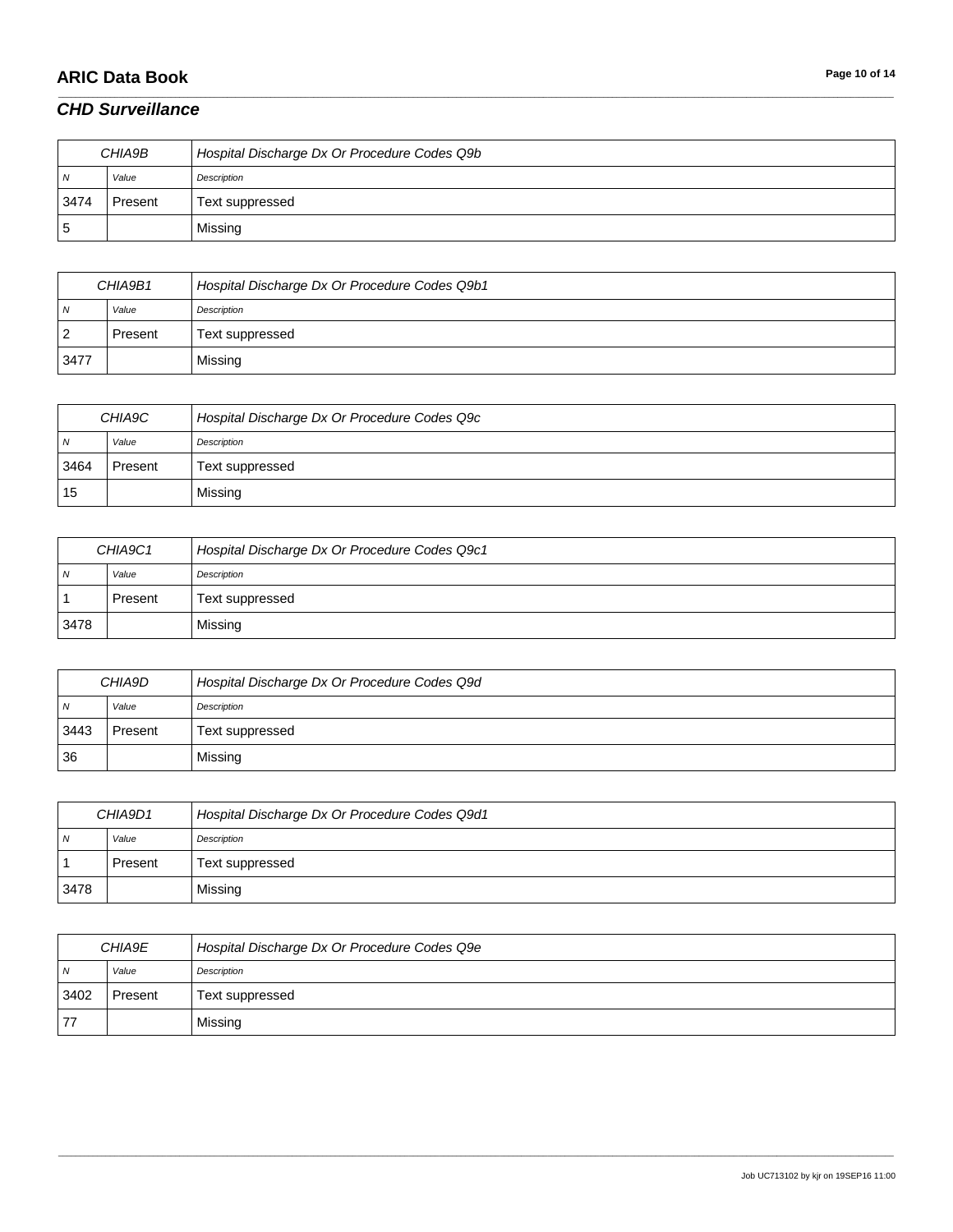# **ARIC Data Book Page 11 of 14**

#### *CHD Surveillance*

| CHIA9E1        |         | Hospital Discharge Dx Or Procedure Codes Q9e1 |
|----------------|---------|-----------------------------------------------|
| N <sub>N</sub> | Value   | Description                                   |
|                | Present | Text suppressed                               |
| 3478           |         | Missing                                       |

\_\_\_\_\_\_\_\_\_\_\_\_\_\_\_\_\_\_\_\_\_\_\_\_\_\_\_\_\_\_\_\_\_\_\_\_\_\_\_\_\_\_\_\_\_\_\_\_\_\_\_\_\_\_\_\_\_\_\_\_\_\_\_\_\_\_\_\_\_\_\_\_\_\_\_\_\_\_\_\_\_\_\_\_\_\_\_\_\_\_\_\_\_\_\_\_\_\_\_\_\_\_\_\_\_\_\_\_\_\_\_\_\_\_\_\_\_\_\_\_\_\_\_\_\_\_\_\_\_\_\_\_\_\_\_\_\_\_\_\_\_\_\_\_\_\_\_\_\_\_\_\_\_\_\_\_\_\_\_\_\_\_\_\_\_\_\_\_\_\_\_\_\_\_\_\_\_\_\_\_\_\_\_\_\_\_\_\_\_\_\_\_\_

| CHIA9F         |         | Hospital Discharge Dx Or Procedure Codes Q9f |
|----------------|---------|----------------------------------------------|
| $\overline{N}$ | Value   | Description                                  |
| 3318           | Present | Text suppressed                              |
| 161            |         | Missing                                      |

| CHIA9F1        |         | Hospital Discharge Dx Or Procedure Codes Q9f1 |
|----------------|---------|-----------------------------------------------|
| N <sub>N</sub> | Value   | Description                                   |
|                | Present | Text suppressed                               |
| 3478           |         | Missing                                       |

| CHIA9G         |         | Hospital Discharge Dx Or Procedure Codes Q9g |
|----------------|---------|----------------------------------------------|
| $\overline{N}$ | Value   | Description                                  |
| 3187           | Present | Text suppressed                              |
| 292            |         | Missing                                      |

| CHIA9H         |         | Hospital Discharge Dx Or Procedure Codes Q9h |
|----------------|---------|----------------------------------------------|
| N <sub>N</sub> | Value   | Description                                  |
| 3003           | Present | Text suppressed                              |
| 476            |         | Missing                                      |

| CHIA9I         |         | Hospital Discharge Dx Or Procedure Codes Q9i |
|----------------|---------|----------------------------------------------|
| $\overline{M}$ | Value   | Description                                  |
| 2792           | Present | Text suppressed                              |
| 687            |         | Missing                                      |

| CHIA9J         |         | Hospital Discharge Dx Or Procedure Codes Q9j |
|----------------|---------|----------------------------------------------|
| $\overline{N}$ | Value   | Description                                  |
| 2570           | Present | Text suppressed                              |
| 909            |         | Missing                                      |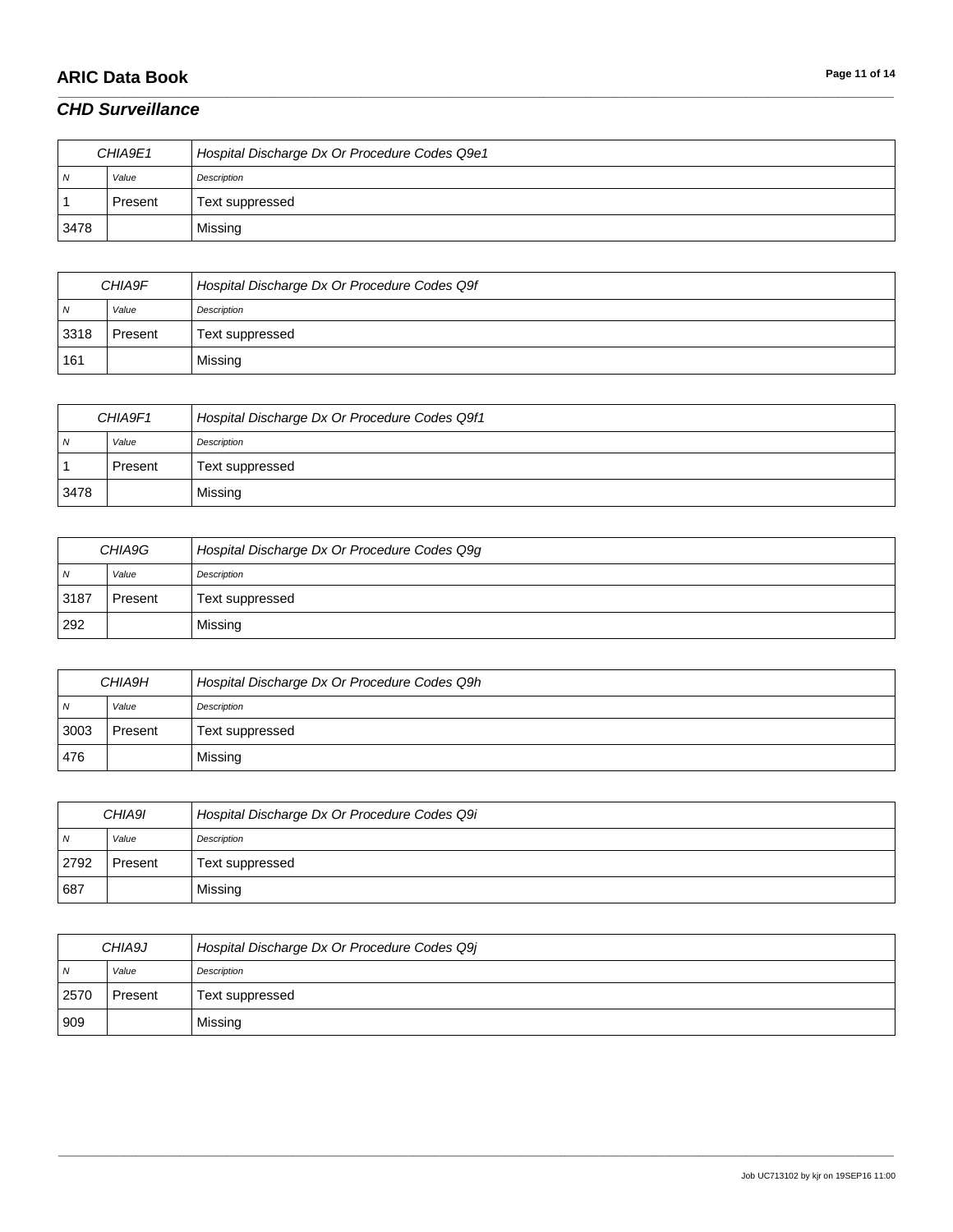# **ARIC Data Book Page 12 of 14**

### *CHD Surveillance*

| CHIA9K         |         | Hospital Discharge Dx Or Procedure Codes Q9k |
|----------------|---------|----------------------------------------------|
| N <sub>N</sub> | Value   | Description                                  |
| 2355           | Present | Text suppressed                              |
| 1124           |         | Missing                                      |

\_\_\_\_\_\_\_\_\_\_\_\_\_\_\_\_\_\_\_\_\_\_\_\_\_\_\_\_\_\_\_\_\_\_\_\_\_\_\_\_\_\_\_\_\_\_\_\_\_\_\_\_\_\_\_\_\_\_\_\_\_\_\_\_\_\_\_\_\_\_\_\_\_\_\_\_\_\_\_\_\_\_\_\_\_\_\_\_\_\_\_\_\_\_\_\_\_\_\_\_\_\_\_\_\_\_\_\_\_\_\_\_\_\_\_\_\_\_\_\_\_\_\_\_\_\_\_\_\_\_\_\_\_\_\_\_\_\_\_\_\_\_\_\_\_\_\_\_\_\_\_\_\_\_\_\_\_\_\_\_\_\_\_\_\_\_\_\_\_\_\_\_\_\_\_\_\_\_\_\_\_\_\_\_\_\_\_\_\_\_\_\_\_

| CHIA9L |         | Hospital Discharge Dx Or Procedure Codes Q9I |
|--------|---------|----------------------------------------------|
| N      | Value   | Description                                  |
| 2155   | Present | Text suppressed                              |
| 1324   |         | Missing                                      |

| CHIA9M         |         | Hospital Discharge Dx Or Procedure Codes Q9m |
|----------------|---------|----------------------------------------------|
| N <sub>N</sub> | Value   | Description                                  |
| 1930           | Present | Text suppressed                              |
| 1549           |         | Missing                                      |

| CHIA9N         |         | Hospital Discharge Dx Or Procedure Codes Q9n |
|----------------|---------|----------------------------------------------|
| N <sub>N</sub> | Value   | Description                                  |
| 1709           | Present | Text suppressed                              |
| 1770           |         | Missing                                      |

| CHIA9O         |         | Hospital Discharge Dx Or Procedure Codes Q90 |
|----------------|---------|----------------------------------------------|
| N <sub>N</sub> | Value   | Description                                  |
| 1503           | Present | Text suppressed                              |
| 1976           |         | Missing                                      |

| CHIA9P         |         | Hospital Discharge Dx Or Procedure Codes Q9p |
|----------------|---------|----------------------------------------------|
| $\overline{N}$ | Value   | Description                                  |
| 1304           | Present | Text suppressed                              |
| 2175           |         | Missing                                      |

| CHIA9Q         |         | Hospital Discharge Dx Or Procedure Codes Q9q |
|----------------|---------|----------------------------------------------|
| $\overline{N}$ | Value   | Description                                  |
| 1098           | Present | Text suppressed                              |
| 2381           |         | Missing                                      |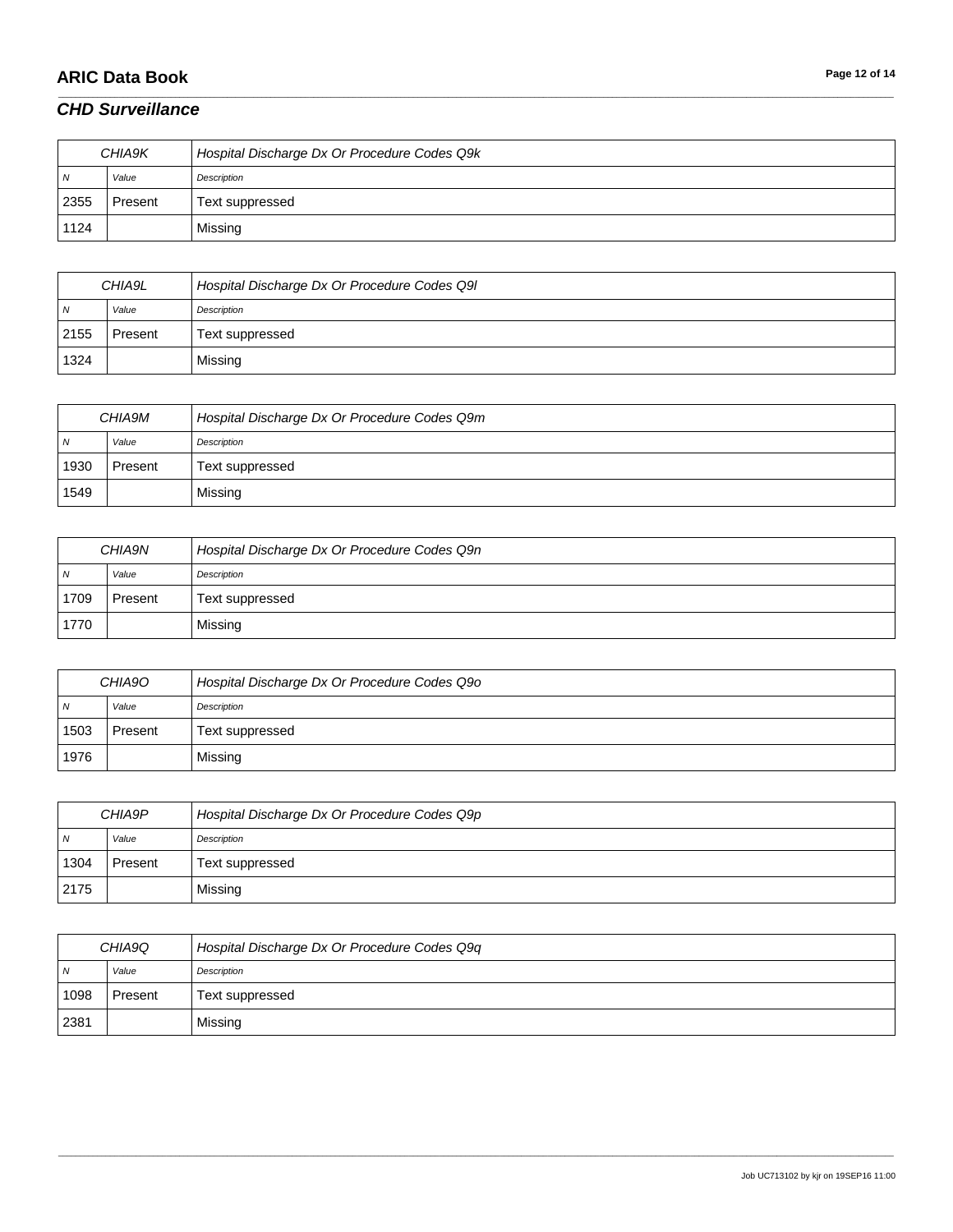# **ARIC Data Book Page 13 of 14**

### *CHD Surveillance*

| CHIA9R         |         | Hospital Discharge Dx Or Procedure Codes Q9r |
|----------------|---------|----------------------------------------------|
| $\overline{N}$ | Value   | Description                                  |
| 936            | Present | Text suppressed                              |
| 2543           |         | Missing                                      |

\_\_\_\_\_\_\_\_\_\_\_\_\_\_\_\_\_\_\_\_\_\_\_\_\_\_\_\_\_\_\_\_\_\_\_\_\_\_\_\_\_\_\_\_\_\_\_\_\_\_\_\_\_\_\_\_\_\_\_\_\_\_\_\_\_\_\_\_\_\_\_\_\_\_\_\_\_\_\_\_\_\_\_\_\_\_\_\_\_\_\_\_\_\_\_\_\_\_\_\_\_\_\_\_\_\_\_\_\_\_\_\_\_\_\_\_\_\_\_\_\_\_\_\_\_\_\_\_\_\_\_\_\_\_\_\_\_\_\_\_\_\_\_\_\_\_\_\_\_\_\_\_\_\_\_\_\_\_\_\_\_\_\_\_\_\_\_\_\_\_\_\_\_\_\_\_\_\_\_\_\_\_\_\_\_\_\_\_\_\_\_\_\_

| CHIA9S         |         | Hospital Discharge Dx Or Procedure Codes Q9s |
|----------------|---------|----------------------------------------------|
| $\overline{N}$ | Value   | Description                                  |
| 808            | Present | Text suppressed                              |
| 2671           |         | Missing                                      |

| CHIA9T |         | Hospital Discharge Dx Or Procedure Codes Q9t |
|--------|---------|----------------------------------------------|
| N      | Value   | Description                                  |
| 667    | Present | Text suppressed                              |
| 2812   |         | Missing                                      |

| CHIA9U         |         | Hospital Discharge Dx Or Procedure Codes Q9u |
|----------------|---------|----------------------------------------------|
| $\overline{N}$ | Value   | Description                                  |
| 57'            | Present | Text suppressed                              |
| 2908           |         | Missing                                      |

| CHIA9V         |         | Hospital Discharge Dx Or Procedure Codes Q9v |
|----------------|---------|----------------------------------------------|
| N <sub>N</sub> | Value   | Description                                  |
| 480            | Present | Text suppressed                              |
| 2999           |         | Missing                                      |

| CHIA9W |         | Hospital Discharge Dx Or Procedure Codes Q9w |
|--------|---------|----------------------------------------------|
| N      | Value   | Description                                  |
| 421    | Present | Text suppressed                              |
| 3058   |         | Missing                                      |

| CHIA9X         |         | Hospital Discharge Dx Or Procedure Codes Q9x |
|----------------|---------|----------------------------------------------|
| $\overline{N}$ | Value   | Description                                  |
| 366            | Present | Text suppressed                              |
| 3113           |         | Missing                                      |